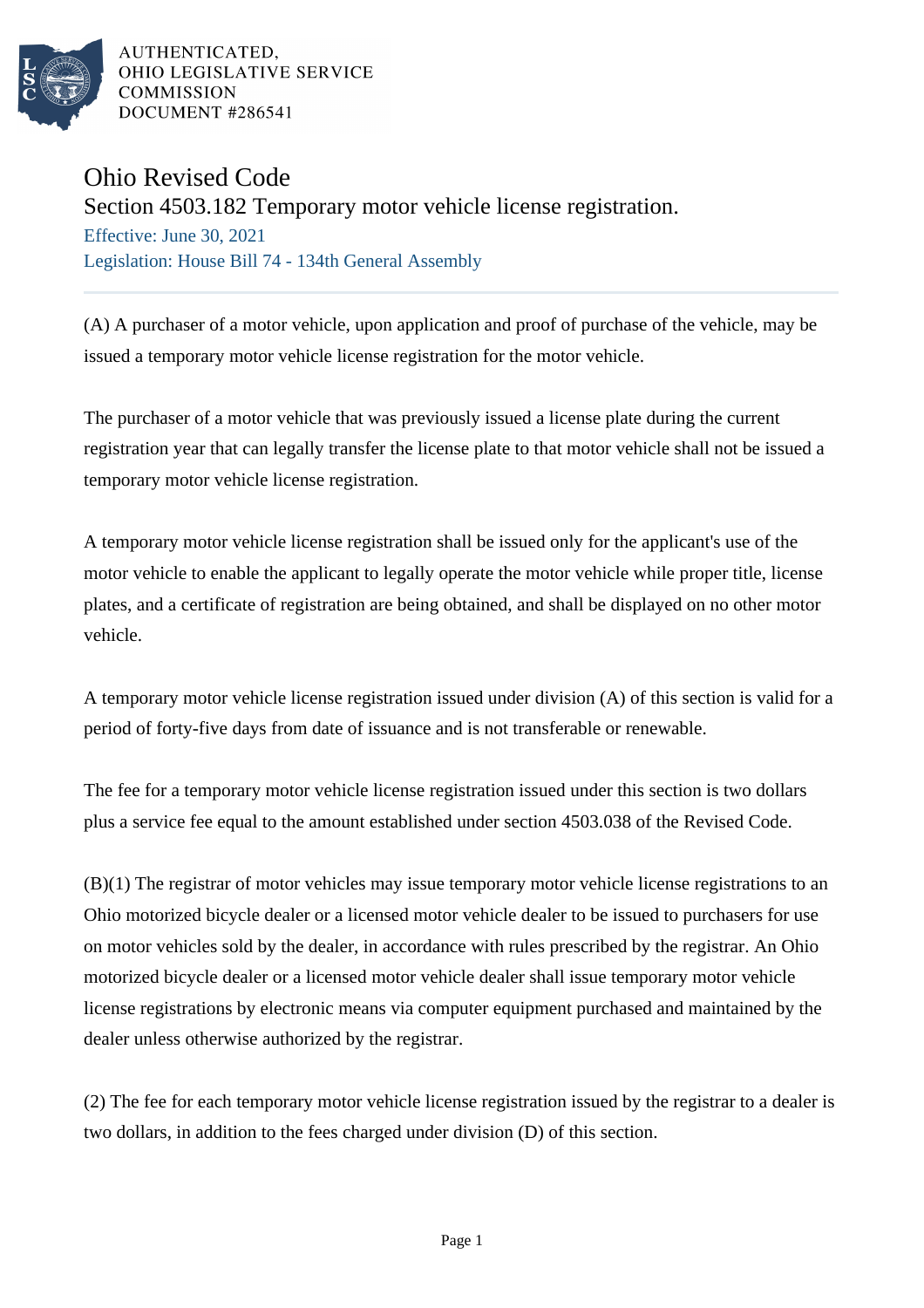

AUTHENTICATED. OHIO LEGISLATIVE SERVICE **COMMISSION** DOCUMENT #286541

(3) When a dealer issues a temporary motor vehicle license registration to a purchaser, the dealer shall collect and retain the fees established under divisions (A) and (D) of this section.

(C) The registrar of motor vehicles, at the registrar's discretion, may issue a temporary motor vehicle license registration in the case of extreme hardship encountered by a citizen from this state or another state who has attempted to comply with all registration laws, but for extreme circumstances is unable to properly register the citizen's vehicle. A temporary motor vehicle license registration issued under division (C) of this section is valid for a period of thirty days from the date of issuance and is not transferable or renewable.

(D) In addition to the fees charged under divisions (A) and (B) of this section, the registrar and each deputy registrar shall collect a fee of thirteen dollars for each temporary motor vehicle license registration issued. The additional fee is for the purpose of defraying the department of public safety's costs associated with the administration and enforcement of the motor vehicle and traffic laws of Ohio. At the time and in the manner provided by section 4503.10 of the Revised Code, the deputy registrar shall transmit to the registrar the fees collected under this section. The registrar shall deposit all moneys received under this division into the public safety - highway purposes fund established in section 4501.06 of the Revised Code.

(E) The registrar may adopt rules, in accordance with division (B) of section 111.15 of the Revised Code, to specify the procedures for reporting the information from applications for temporary motor vehicle license registrations and for providing the information from these applications to law enforcement agencies.

(F) Temporary motor vehicle license registrations issued under this section shall bear a distinctive combination of seven letters, numerals, or letters and numerals, and shall incorporate a security feature that, to the greatest degree possible, prevents tampering with any of the information that is entered upon it when it is issued.

(G) Whoever violates division (A) of this section is guilty of a misdemeanor of the fourth degree. Whoever violates division (B) of this section is guilty of a misdemeanor of the first degree.

(H) As used in this section, "motorized bicycle dealer" means any person engaged in the business of